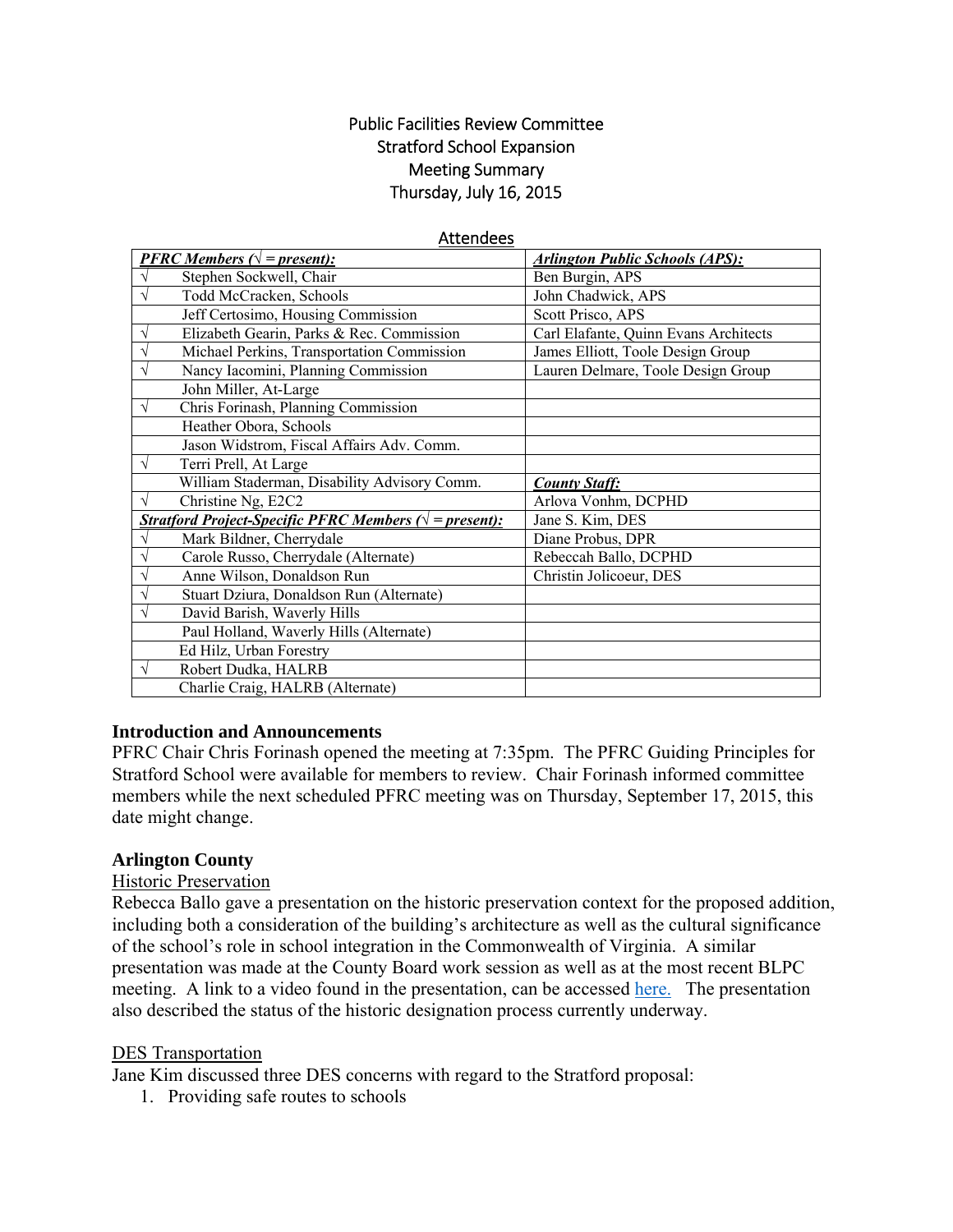- a. Proposal should provide safe routes for both pedestrians and cyclists
- b. Sidewalk improvements should coordinate with existing NC plans that can be implemented before school starts.
- 2. Five points intersection
	- a. Concerned about potential level of service (LOS) delays
	- b. Delays on Vacation Lane (seconds) as compared to delays at the five points intersection (minutes)
	- c. Full information and data on intersection delays will be available at the end of the year
- 3. Old Dominion access
	- a. Concern about the resources that would be allocated to this route if parents don't use it
	- b. Vacation Lane will still need to be an option. DES formally requested that APS keep one alternative using this access as a back-up. There are no guarantees regarding the potential future use of Old Dominion for school access. This is a roadway we don't control.
	- c. DES supports an exit-only option on Old Dominion if it's chosen.

## DES Environment

Christin Jolicoeur gave a presentation on the existing Resource Protection Area (RPA) that is partially located on the site. The RPA includes the head waters of Windy Run and is located on the NE side of Vacation Lane and on part of the school parking lot. The RPA, both a resource and a constraint, is protected by the Chesapeake Bay Ordinance. All the proposed options would appear to require an exception, which would result in a review process before a citizen board and mitigation requirements. Evaluation of development proposals that affect the RPA consider the current condition vs. the proposed condition and include things like impervious cover, vegetation impacts, and changes of use. The run currently flows through the storm sewer system and the majority is located downstream.

## **Arlington Public Schools**

## Review of recent meetings

APS staff and their consultants provided a recap of the most recent BLPC meetings. The BLPC understands that they need to carry forward an "A" option as a back-up but have indicated this is not their preference. APS indicated that consideration of the conceptual design scheme for the school addition will not go to the School Board until their September  $10<sup>th</sup>$  meeting. A discussion of the HALRB designation will go to the School Board as an information item in August. A gallery walk for the school addition is scheduled for July  $22<sup>nd</sup>$  at 5:30pm.

## Revised Site Options/Building Massing

APS consultants Quinn Evans Architects (QEA) presented the remaining site options. Based on feedback from BLPC, the A3 and A6 options were removed. Quinn Evans Architects presented the following design options for committee consideration:

- 1.  $C2 -$  "Terrace"
- 2.  $C3 "Link"$
- 3.  $G2 "Hill"$
- 4. Enhanced Vacation Lane access for A options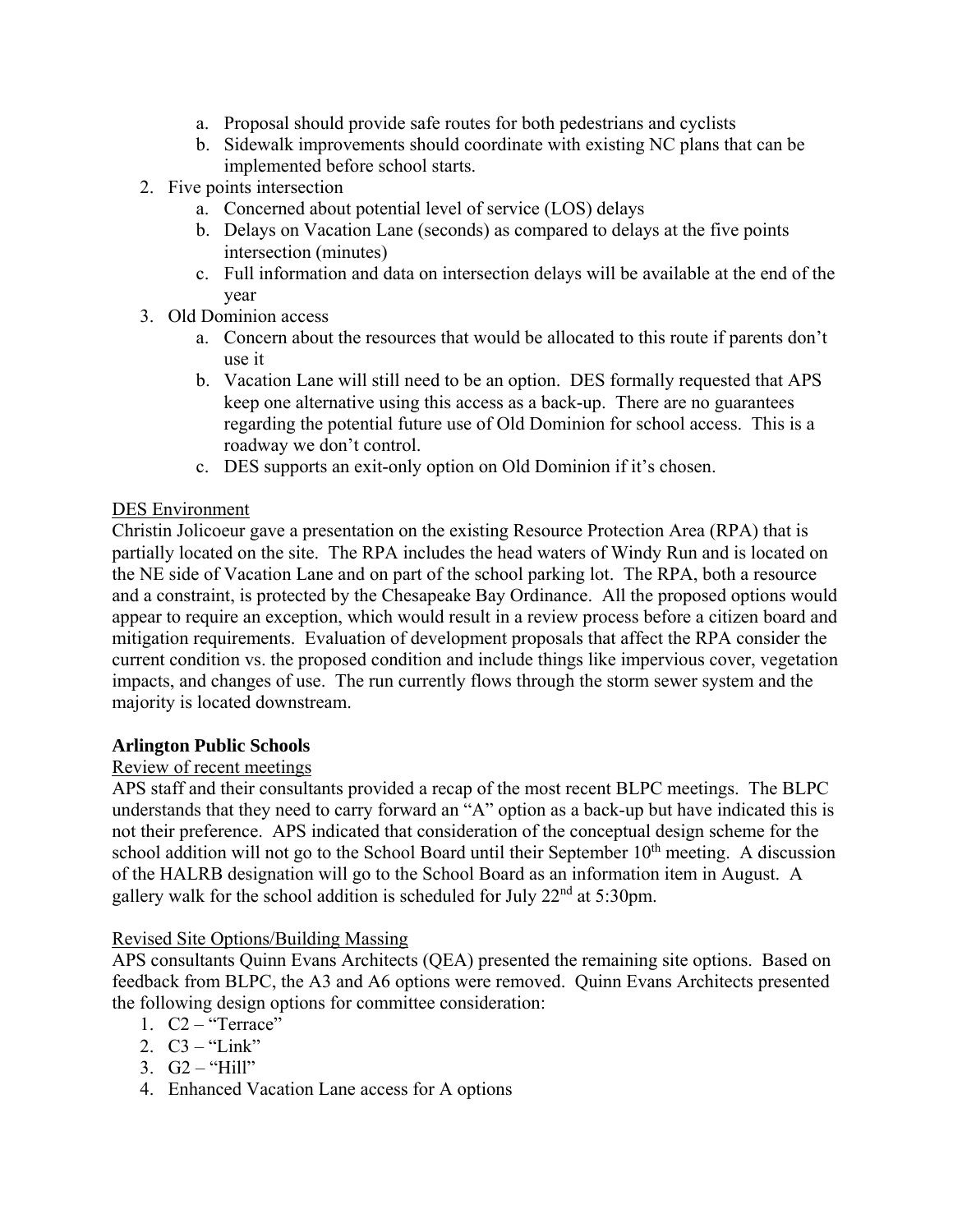QEA also presented an option comparison matrix that analyzed each option against several site and building criteria. They indicated that sole use of Old Dominion for both in and out access to the site is not workable for the Fire Department. They also clarified that while individual components of each scheme are interchangeable, the "Link" scheme doesn't allow for mixing and matching parts of the proposal. For that scheme the site characteristics are linked to building characteristics. QEA consultants presented an analysis of open space for each scheme, including Phases 1 and 2. They also presented a tree survey, for APS owned property, and a tree impact analysis for each scheme.

QEA's work started 6 months ago and they indicated that while they understood concerns about viewsheds, the constraint given to them was not to cross onto CB property. Since that time, the County developed design guidelines and they learned more about the school's cultural history. The design team stated that they were trying to be responsive and keeping the existing school showed the most respect in that regard. In three different schemes, three different approaches to preservation were demonstrated:

- 1. C2:
	- a. Make impact low
	- b. Allow existing profile to dominate
	- c. Maintain view from Old Dominion
- 2.  $C3$ 
	- a. Respond to organization of existing school
	- b. Provide a logical extension of what's there
	- c. Make classrooms parallel to classroom wing
	- d. Allow other program elements to follow precept of original layout
- $3 \text{ } G2$ 
	- a. Prioritize leaving classroom wing alone
	- b. Respond to diagram in the nomination and respecting view
	- c. Limit impact to gymnasium wing

# *PFRC Discussion/Questions:*

- Could Stratford be de-listed from the National Register if changes are made to the building?
	- o Yes, if the criteria (both cultural and architecture) used to justify the listing were altered to be unrecognizable, it could be taken.
- Lot of discussion about the school expansion occurred in Donaldson Run, with a lot of dissention, with the exception being agreement about having an entrance from Old Dominion.
- Are there planned County improvements to the five points intersection?
	- o Yes, but mainly pedestrian and bike improvements. They will include signal timing adjustments but are not meant to address LOS or to reconfigure the intersection.
- Can we add a left-turn only light (for N/S traffic) at five points?
	- o Striping and timing have been looked at but the current design is how it works best given the existing roadway.
- Are there other open areas of the stream?
	- o At the intersection with Nellie Custis and Lorcum.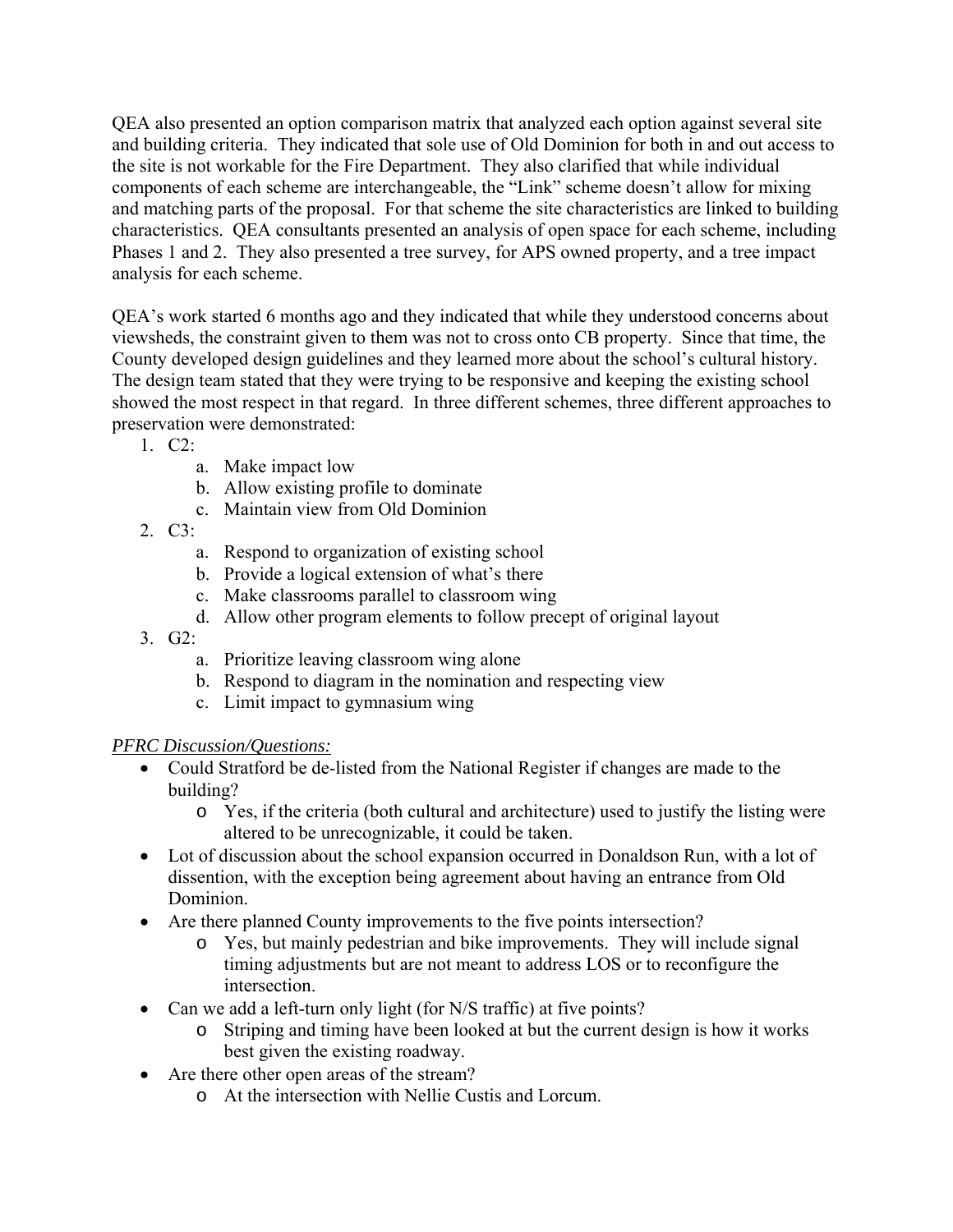- Any discussion at BLPC of whether or not Phase 2 will actually happen?
	- o This will be discussed at the School Board in August. It's conceivable but APS staff is reluctant to give up the potential for future expansion here. BLPC conversation was about making sure we show Phase 2 on the design.
- Was  $22<sup>nd</sup>$  Street N considered as a potential access point?
	- o This option is unbuildable due to the terrain.
- C2/C3 are "green" but don't appear to provide good circulation for students o C3 is better (within the building) for students according to APS
- Flip Phase 1 and Phase 2 (A2/C2) so you don't eat up open space or cover the historic part of the building.
	- o Gym is proposed in that space. The addition would have to go further into park space. Each phase has different features; Phase 1 has more classrooms space and windows are desired for both sides. APS would have to update kitchen/cafeteria with the increase to 1300 students.
- HALRB wasn't supportive of any of the schemes proposed, especially C3, which obscures view of the building. The C2 option allows you to see the building, especially from Old Dominion, but it changes its relationship to the landscape.
	- o APS emphasized the needs of students and staff with regard to having good function inside the building and getting around efficiently.
	- o APS feels these schemes do compliment the historic elements.
	- o C3 courtyard enclosure option creates an atrium which could be the heart of the school, with both the administration and media center there. APS wants to celebrate moving forward, this is no longer a segregated school.
- Does HALRB want original face restored?
	- o The glass block is already there. HALRB doesn't address the building interior. If we were only discussing the building, some schemes might work. But we have an important historic event that occurred here at the back of the building.
	- o Staff not in total agreement that building was intended to enclose the rear landscape. Original design was to embrace the landscape. Building had academic wing in middle with two areas at the ends.
- Is HALRB saying no addition should be made here?
	- o No, no one is saying it can't work programmatically.
- Is it important to have a loop? How much time does it take for students to walk from one end to another?
	- o Students have a long way to walk either way, in a loop or in one direction. Thre is a desire to make it as efficient as possible.
- What about internal programming and mitigations?
	- o Can happen but may limit future adaptability.
- APS, with the Wilson School, has decided it won't make it larger when it could be bigger on that site, but may be constraining other sides with more issues and less flexibility.

# Traffic Data and Analysis

Toole Design Group (TDG) presented an update on transportation options, an analysis of the Old Dominion access driveway options, and future parking estimates. TDG indicated that a signal is warranted for Old Dominion for some movements, but not for in-only access. There are 60% more cars in the morning than the afternoon, which is more comparable to the Swanson school